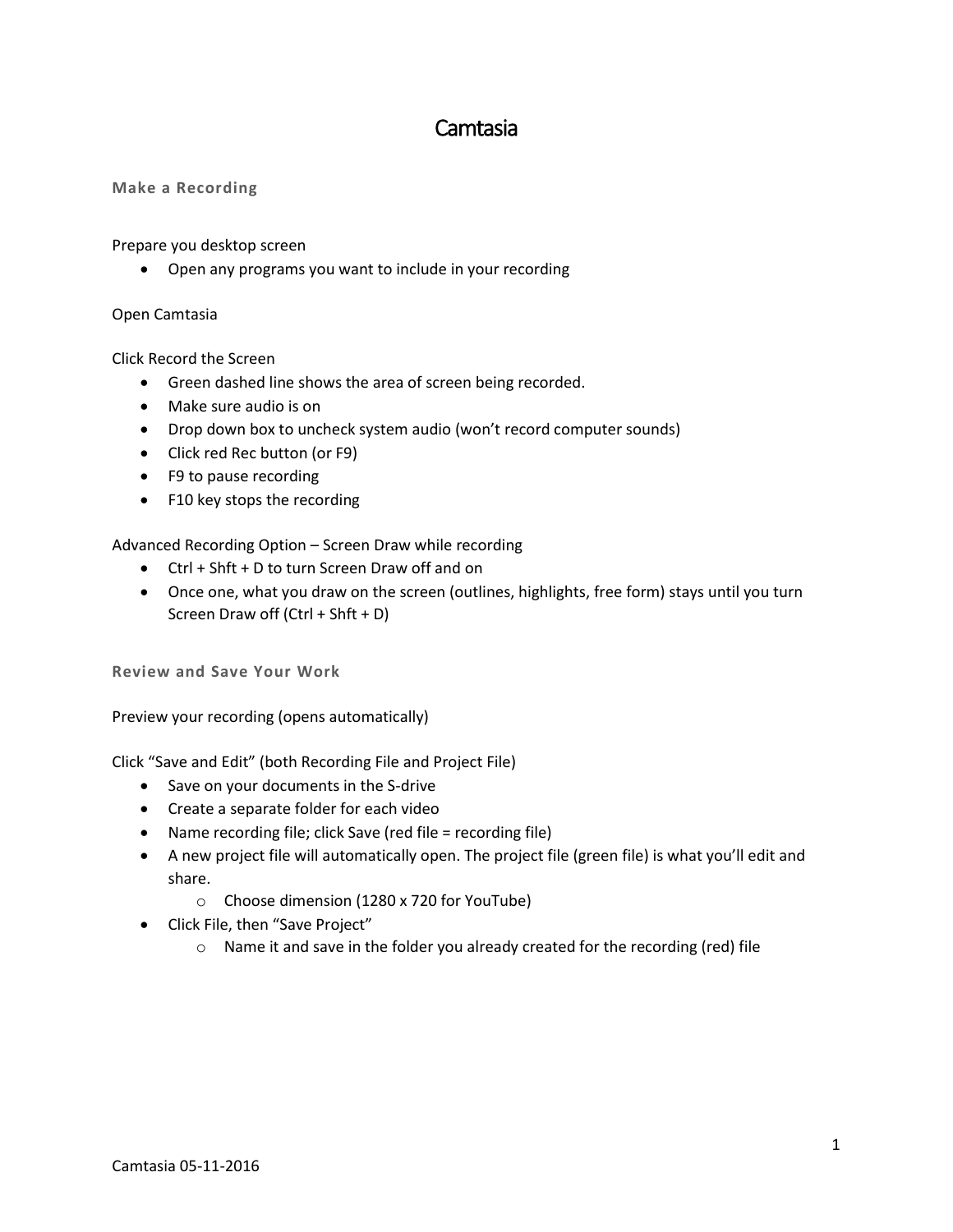**Basic Editing – removing snips of audio and video tracks**

- One track for audio, one track for video
- Select snip to remove by positioning green (beginning) and red (end) parts on the playhead
	- o Can zoom in for a more detailed view
	- o Hit spacebar to preview the snip you want to delete
	- o Hit scissors to delete

**Adding Callouts (Blur, Text, Arrow…and more)**

- Position playhead where you want to add a callout
- Click Callout button
- Choose the Callout
- Adjust size, position, color, text
- A new track for the Callout is created
	- o Adjust on the track where it is located, where it begins and ends